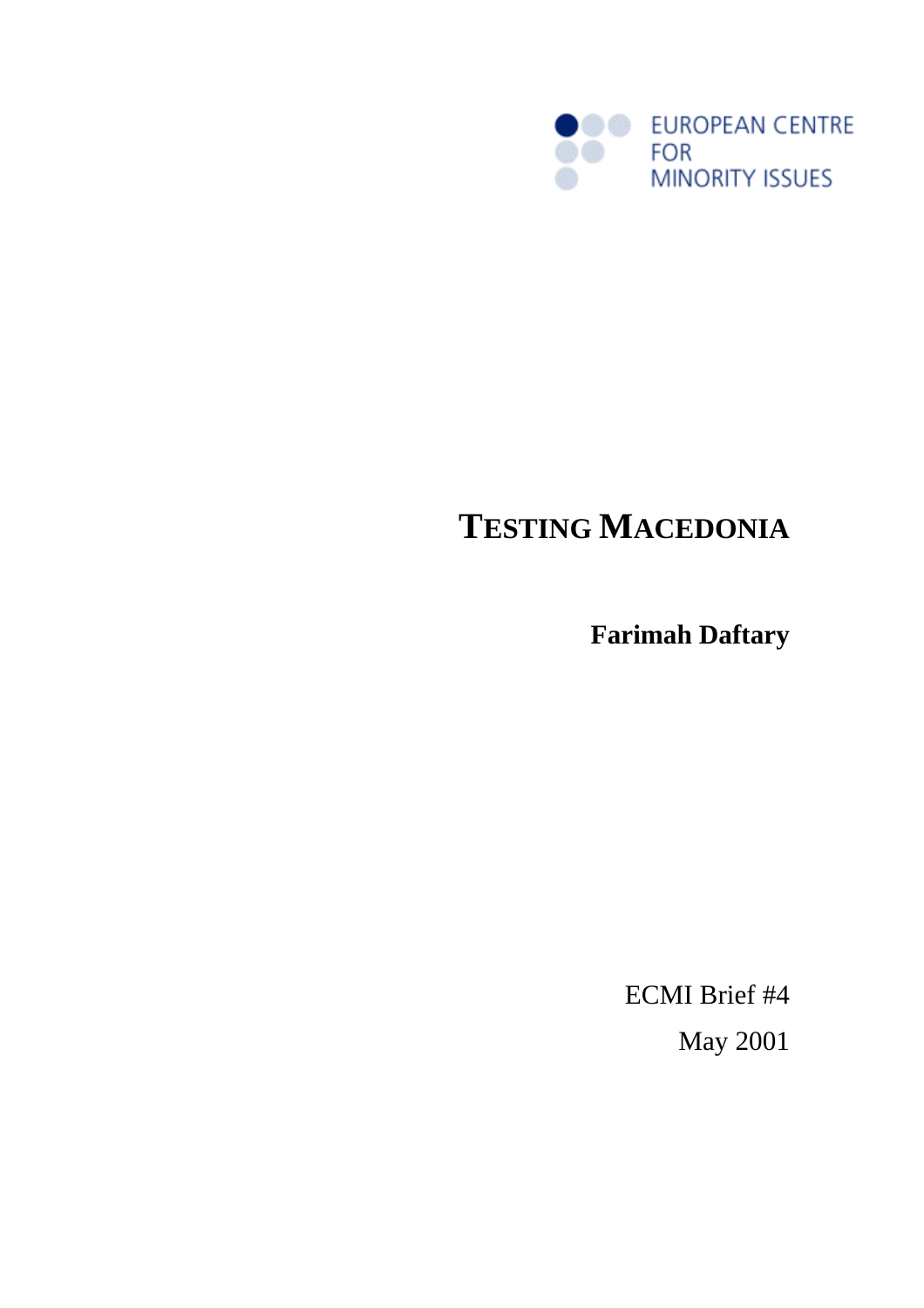The European Centre for Minority Issues (ECMI) is a non-partisan institution founded in 1996 by the Governments of the Kingdom of Denmark, the Federal Republic of Germany, and the German State of Schleswig-Holstein. ECMI was established in Flensburg, at the heart of the Danish-German border region, in order to draw from the encouraging example of peaceful coexistence between minorities and majorities achieved here. ECMI's aim is to promote interdisciplinary research on issues related to minorities and majorities in a European perspective and to contribute to the improvement of inter-ethnic relations in those parts of Western and Eastern Europe where ethnopolitical tension and conflict prevail.

*ECMI Briefs* are written either by the staff of ECMI or by outside authors commissioned by the Centre. As ECMI does not propagate opinions of its own, the views expressed in any of its publications are the sole responsibility of the author concerned.

> **ECMI Brief # 4 European Centre for Minority Issues (ECMI) Director: Marc Weller © ECMI 2001**

EUROPEAN CENTRE FOR MINORITY ISSUES (ECMI) Schiffbruecke 12 (Kompagnietor Building) D-24939 Flensburg Germany  $\bullet$  +49-(0)461-14 14 9-0 fax +49-(0)461-14 14 9-19 e-mail: info@ecmi.de internet: http://www.ecmi.de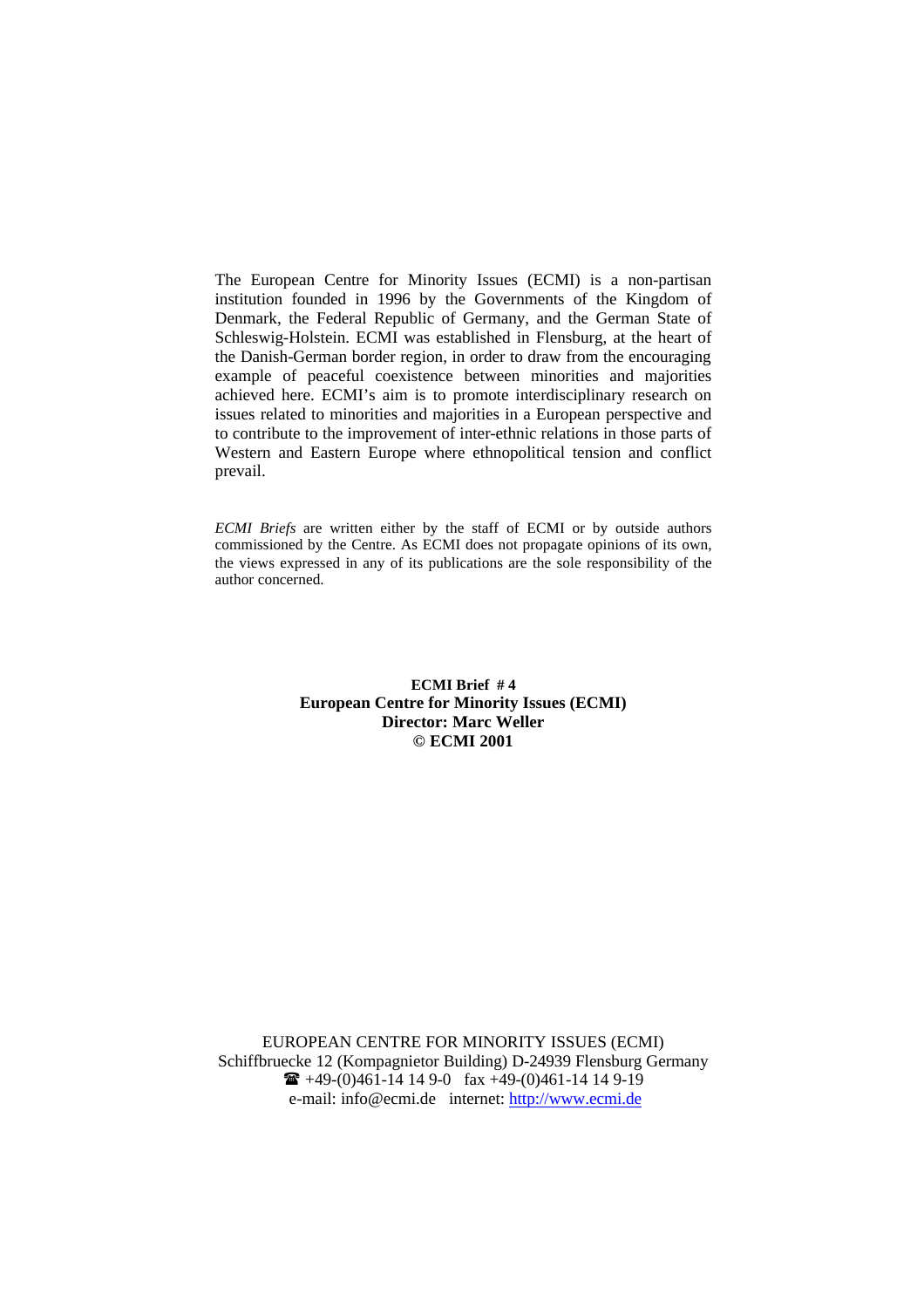# **TESTING MACEDONIA<sup>1</sup>** ECMI Brief #4, May 2001 Farimah Daftary<sup>2</sup>

## **Introduction: The 2001 Crisis**

1

In late February 2001, violence broke out in the village of Tanusevci, located on the northern border with Kosovo (and which served as a KLA base in 1999). This was not a chance incident but rather a deliberate attempt to bring violence to Macedonia by the socalled "National Liberation Army" (NLA). When fighting between the NLA and the Macedonian army spread the following month to Tetovo—the second largest city in the country located in the West with a clear ethnic Albanian majority—the worst fears of the international community concerning a new Balkan war seemed to be confirmed. The foreign media was quick to seize on a story, using extreme terms such as 'Balkan Ulster',<sup>3</sup> much to the frustration of the majority population concerned about the image of their country known thus far as an 'Oasis of Peace'. On 21 March, the Macedonian government<sup>4</sup> gave the NLA a 24-hour deadline to lay down arms or to leave the country. A full-scale military offensive launched on 25 March by the Macedonian army, aided by equipment sent in by foreign countries, succeeded in pushing the NLA fighters into Kosovo. This proved to be a short-lived victory. On 28 April, eight Macedonian soldiers and police officers were killed in an ambush while patrolling the border near Tetovo. A few days later, two more soldiers were killed, this time near Kumanovo in the north. The NLA, which claimed to have acted in self-defence, seemed to have succeeded in unleashing acts of inter-ethnic violence: the killings provoked a wave of vengeance attacks on 30 April and 1 May on stores owned by ethnic Albanians in the southern city

<sup>&</sup>lt;sup>1</sup> The term "Macedonia" is used for practical reasons to denote this country, which was recognised by the international community as "former Yugoslav Republic of Macedonia". The official name in use in the country itself is "Republic of Macedonia".

 $2$  The author is a Research Associate at the European Centre for Minority Issues in Flensburg, Germany. The author wishes to thank Prof. Dr. Stefan Troebst, Professor of East Central European Cultural Studies, University of Leipzig, and Florian Bieber, ECMI Regional Representative for Bosnia, for their helpful comments.

<sup>3</sup> Tom Walker, "NATO Troops caught in a Balkan Ulster," *The Sunday Times*, 18 March 2001.

<sup>&</sup>lt;sup>4</sup> The current government, formed after the 1998 parliamentary elections, is a coalition between the Internal Macedonian Revolutionary Organisation-Democratic Party for Macedonian National Unity (VMRO-DPMNE) of Prime Minister Ljubco Georgievski, the small Liberal Party (LP) and the Democratic Party of Albanians (DPA).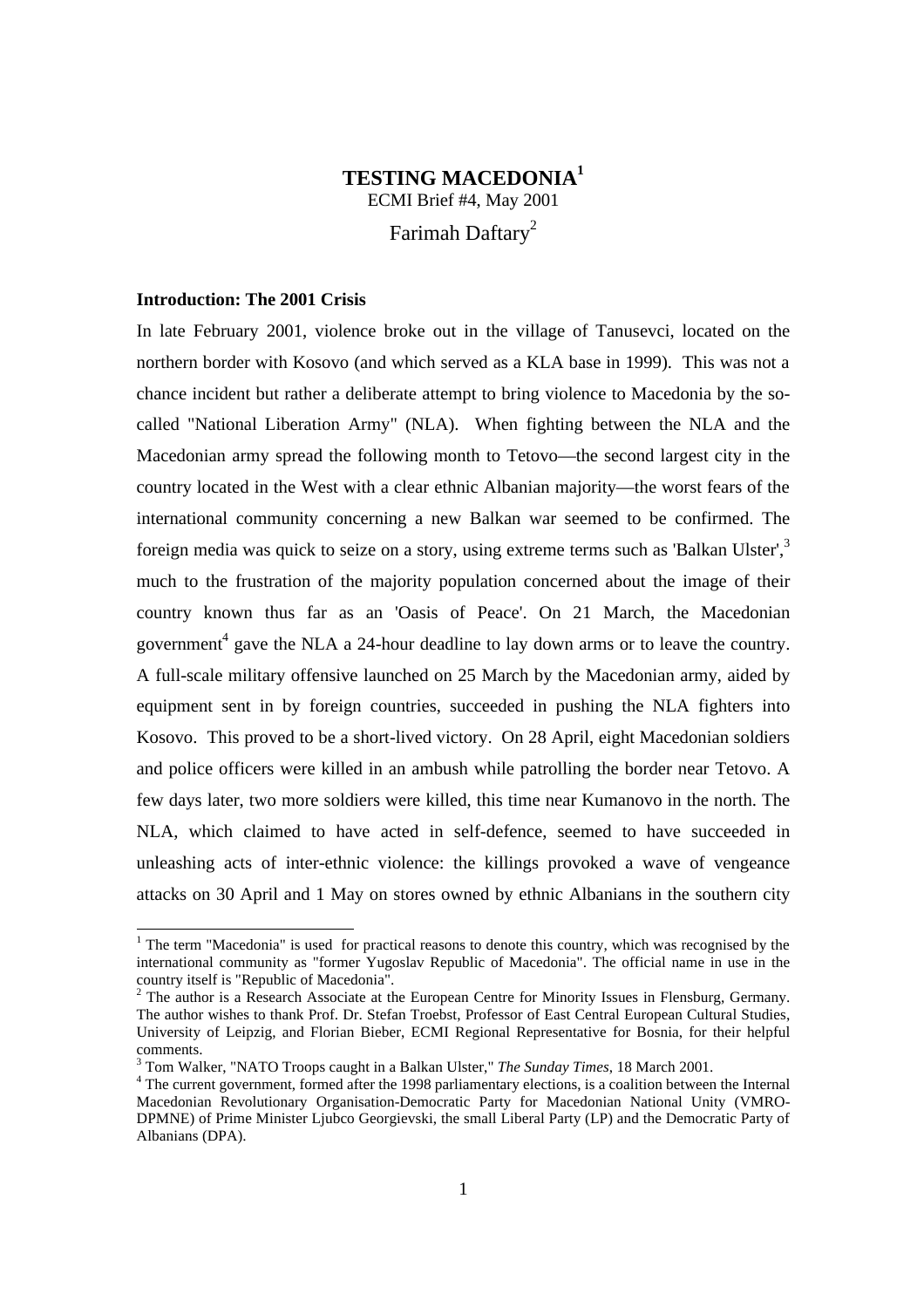of Bitola (from which four of the victims originated). Further incidents were reported in other ethnically mixed cities, including the capital Skopje. The government reacted by imposing a curfew in Kumanovo, Bitola and Tetovo, started shelling NLA positions on the border near Kumanovo and Tetovo and was considering declaring a state of war on 8 May to have greater means of fighting back the NLA.

The position of the Macedonian government is that the NLA is a terrorist organization.<sup>5</sup> that it is exogenous to Macedonia, and that this is therefore an imported crisis. Indeed, this new group which made its first official appearance in January 2001, has been linked to two militant organizations in neighbouring Kosovo—the Kosovo Liberation Army (KLA) and a splinter group, the Liberation Army of Presevo, Medvedja and Bujanovac (Ushtria Çlirimtare e Preshevës Medvegjës dhe Bujanocit) (UÇPMB).<sup>6</sup> However, the NLA also includes ethnic Albanians from Macedonia (who either previously fought with the KLA or have taken up arms recently to fight with the  $NLA$ ).<sup>7</sup>

#### **Impact on Inter-Ethnic Relations**

1

In the aftermath of the crisis, inter-ethnic relations in the country have become even more tense, a situation which has been aggravated by incidents of hate speech in the local media (especially in the state-owned print media). <sup>8</sup> On 29 April, the evening news in

<sup>&</sup>lt;sup>5</sup> The NLA is referred to as a terrorist organisation in the US State Department's Annual Report on Patterns of Global Terrorism for 2000 (released in April 2001) (see http://www.state.gov/s/ct/rls/pgtrpt/2000/).

<sup>&</sup>lt;sup>6</sup> The Macedonian NLA and the Kosovar KLA have the same abbreviation in Albanian: UÇK (which stands for *Ushtria Çlirimtare Kombëtare* in the case of the NLA and *Ushtria Çlirimtare e Kosovës* in the case of the KLA). For more on these various movements and inter-linkages, see Stefan Troebst, "Gross-Kosovo" (Greater Kosovo), paper given at the conference "Neuordnung von Staat und Nation in Jugoslawien" (Reformation of State and Nation in Yugoslavia) of the Task Force Jugoslawien of the Bertelsmann Foundation and the German Foreign Office, Berlin, 2 May 2001.

<sup>7</sup> The Macedonian government maintains that the NLA is composed mainly of KLA fighters from Kosovo and that it enjoys little support among ethnic Albanians in Macedonia (although it admits that the NLA includes some ethnic Albanians from Macedonia who left for Kosovo to fight with the KLA and have now joined the NLA). The NLA fighters were pushed into Macedonia by the Yugoslav army when it sought to regain control of southern Serbia and the border region, in cooperation with international forces. The Macedonian government rejects reports that local ethnic Albanians from Macedonia have taken up arms to fight with the NLA while foreign observers and some ethnic Albanians in Macedonia maintain that the NLA now enjoys the support of many ethnic Albanians in Macedonia. The NLA itself claims that about 80% of its fighters are from Macedonia.

<sup>8</sup> See Fabian Schmidt, "Hate Speech Poisons the Atmosphere", *RFE/RL Balkan Report* 5:23, 27 March 2001 (at: http://www.rferl.org/balkan-report/2001/03/23-270301.html). For a background on inter-ethnic relations, see Daftary, Farimah, "Inter-Ethnic Relations in the 'former Yugoslav Republic of Macedonia' and the Role of the Local NGO Sector in Promoting Inter-Ethnic Communication," Report on a Fact-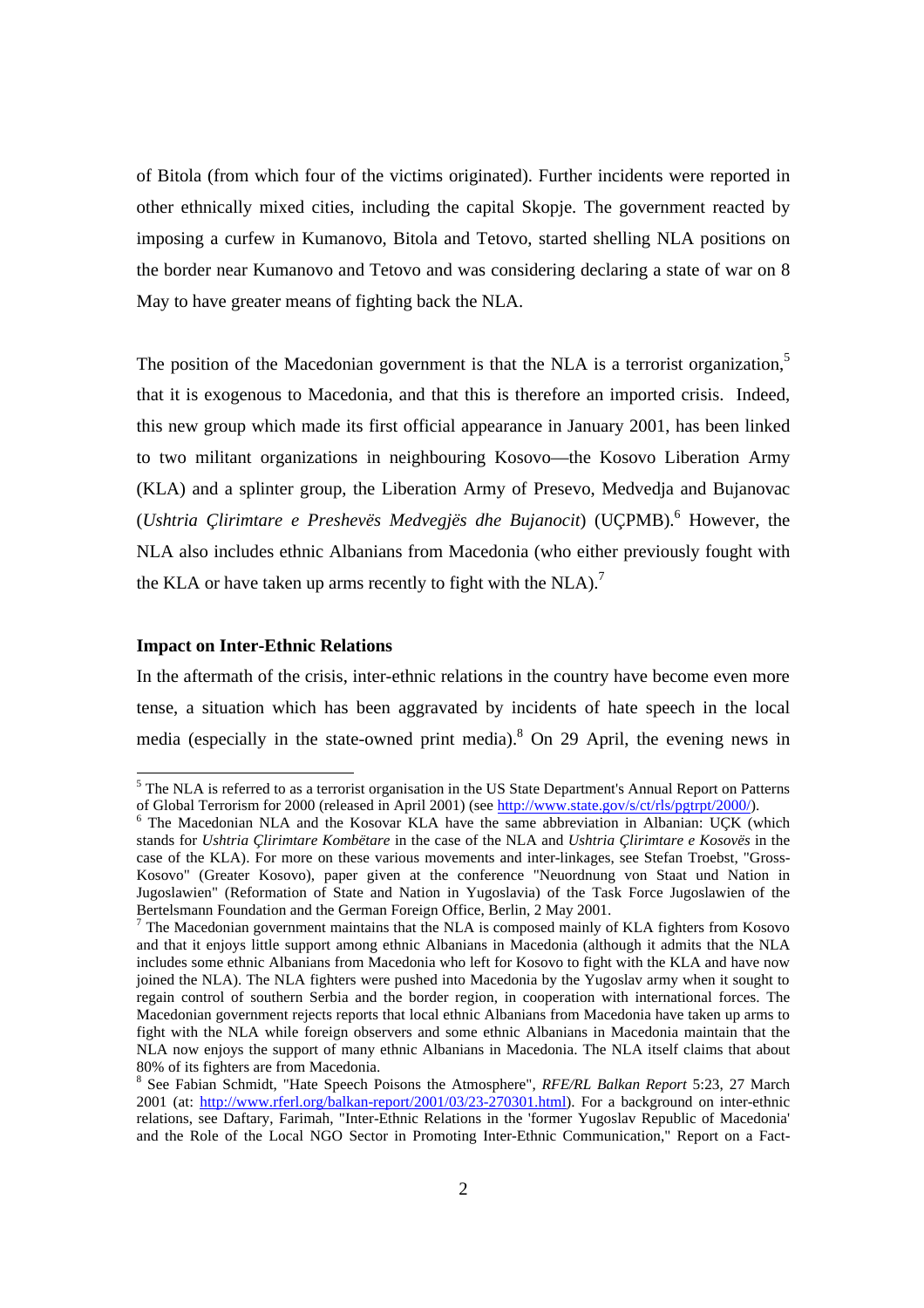Albanian on Macedonian TV and radio was suspended, allegedly because it was acting against state interests and as a factor of disintegration.<sup>9</sup> According to the Helsinki Committee for Human Rights of the Republic of Macedonia  $(MHC)$ ,<sup>10</sup> the recent events have resulted in the (ethnic) Macedonian population's increased sensitivity to the Albanian issue, resulting in overreactions, increased mistrust, and fear of secessionism.

If one wishes to counter the theory that conflict in Macedonia was inevitable, then why, one might ask, did a violent conflict eventually take place in Macedonia, and why now? One theory is that the ethnic Albanian community in Macedonia has become increasingly frustrated with the weakness of its political leaders who are not effectively representing their interests and concerns.<sup>11</sup> The commanders of the NLA, sidelined from politics in Kosovo,  $^{12}$  might have calculated that this would be an opportune moment to capitalise on this dissatisfaction to try and open a front in Macedonia. This is a sort of delayed version of the "spillover theory", according to which inter-ethnic civil war would spill over into Macedonia from Kosovo (after all, war did not break out in Macedonia as a result of the Kosovo conflict nor of the ensuing wave of refugees in 1999). What has however happened has been a decision by an ethnic Albanian paramilitary organisation with roots

l

Finding Visit, 12-19 June 2000 (Flensburg: European Centre for Minority Issues, 12 July 2000) (at: http://www.ecmi.de/publications/jemie/data/macedonia.html).

<sup>&</sup>lt;sup>9</sup> The Albanian-language journalists insist that the general manager of Macedonian Radio and Television has been deliberately misinformed regarding the content of the Albanian-language news broadcast by those responsible for translating it into Macedonian (see daily briefing on the Macedonian crisis of 3 May 2001 by the Eurobalkan Institute, at: http://groups.yahoo.com/group/balkanhr/message/2157).

 $10$  Cf. "Joint Statement by the Helsinki Committee for Human Rights of the Republic of Macedonia and the International Helsinki Federation for Human Rights," UN Commission for Human Rights, 57<sup>th</sup> Session, Item 14, Specific Groups and Individuals, (b) Minorities, Geneva, 12 April 2001 (at: http://racoon.riga.lv/minelres/archive/04202001-10:09:35-41.html).

<sup>&</sup>lt;sup>11</sup> There are two ethnic Albanian parties in Macedonia: the DPA, which has been a member of the governing coalition since 1998, and the Party for Democratic Prosperity (PDP), which was in government until 1998 and has become the more radical of the two since it has been in opposition; both parties are represented in Parliament. The DPA and PDP were joined in March 2001 by a third, rival ethnic Albanian party, the National Democratic Party (NDP), which advocates federalisation of the country

<sup>12</sup> According to Tim Judah, many of the members of the Popular Movement for Kosovo (LPK), a small party which was instrumental in setting up the KLA, were not Kosovar but Macedonian Albanians. While some opted for politics at the end of the war in Kosovo, others did not. These are people whom he calls "the losers of Kosovo politics" who have been agitating to begin a conflict in Macedonia. See Tim Judah, "A Greater Albania?", *The New York Review of Books* 48:8, 17 May 2001, pp. 35-37; see also Tim Judah, *Kosovo: War and Revenge* (New Haven, CT: Yale University Press, 2000). Stefan Troebst has published a similar analysis in: Troebst, Stefan, "'Großalbanien', ein Trugbild. Die Teilgesellschaften in den verschiedenen Staaten haben sich ganz unterschiedlich entwickelt," *Frankfurter Allgemeine Zeitung* no. 248, 25 October 2000, p.15 ( see also footnote 17).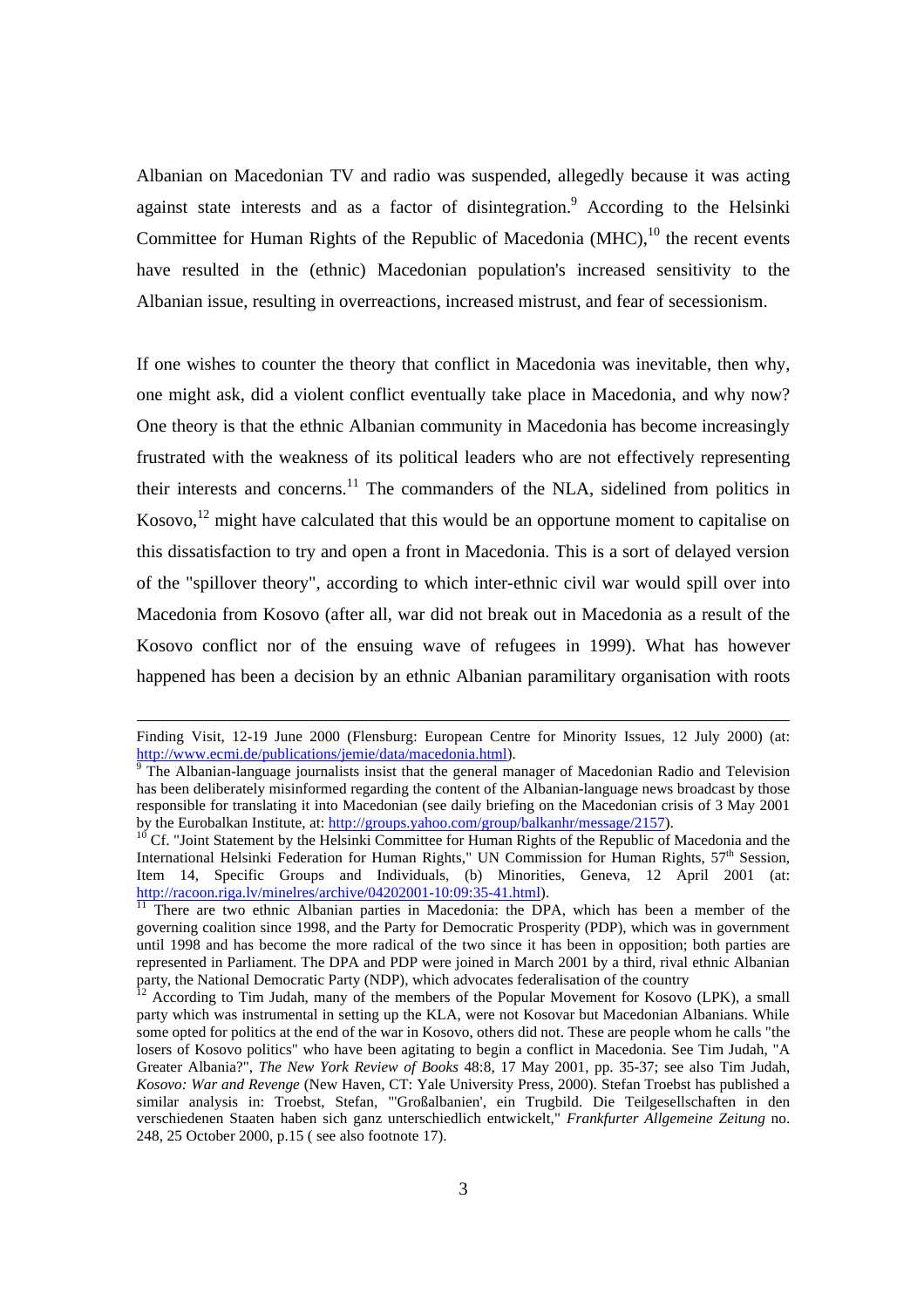in both Kosovo and Macedonia to deliberately provoke clashes with the Macedonian army in the hope that this will in turn spark a conflict between the Macedonian authorities and the local Albanian minority.<sup>13</sup> Why then did the NLA not act already in 1999, when Macedonia was struggling to deal with the influx of refugees and ethnic tensions were running high ? Explanation for the actual timing of the events of 2001 must be sought in a combination of factors, e.g. the influence of ethnic Albanian decision-makers in Kosovo, the tightening of control over the border region by KFOR and Yugoslav forces, as well as incursions by the Macedonian special forces into the border town of Tanusevci in March 2001. Incidents on the Kosovo-Macedonian border already in 2000 indicate that preparations for the NLA offensives in 2001 might have already begun one year earlier.

Another theory saw the growing inter-ethnic tensions between ethnic Macedonians and ethnic Albanians following Macedonian independence as a sign of a coming clash between the two groups. It seems however that, notwithstanding the diversity of interests within the ethnic Albanian community and the shared feeling of discrimination and second class status, a majority of its members wishes to continue living as citizens of the Republic of Macedonia for the political, economic and other advantages of being governed by Skopje have until now outweighed the numerous disadvantages of the risks of trying to change the territorial status quo.<sup>14</sup>

#### **Regional Stability and the Role of the International Community**

International observers had feared that, following the parliamentary elections of 22 April, Montenegro would secede from the Federal Republic of Yugoslavia (FRY), triggering renewed violence not only in Kosovo but also in Macedonia by the NLA seeking to put on the international agenda the question of the status of those parts of Western

1

<sup>&</sup>lt;sup>13</sup> There were two variants of the spillover scenario: the first one assumed that the Western and Northern portions of Macedonia would become the theatre of military operations by either the Albanian army or by paramilitary formations of Macedonian Albanians (or both) supporting Albanian insurgents in Kosovo, which could result in an armed incursion by Serbian troops. The second variant predicted that a wave of up to one million refugees from Kosovo could flood into Macedonia and destabilise the country. For a critique of the various scenarios of internal and external threat to the integrity of Macedonia, see Troebst, Stefan, "An Ethnic War That Did Not Take Place: Macedonia, Its Minorities and Its Neighbours in the 1990s", In: *War and Ethnicity: Global Connections and Local Violence*, David Turton, ed. (Rochester: University of Rochester Press, 1997), pp. 77-103.

<sup>&</sup>lt;sup>14</sup> See Troebst, "An Ethnic War that Did Not Take Place," p.91.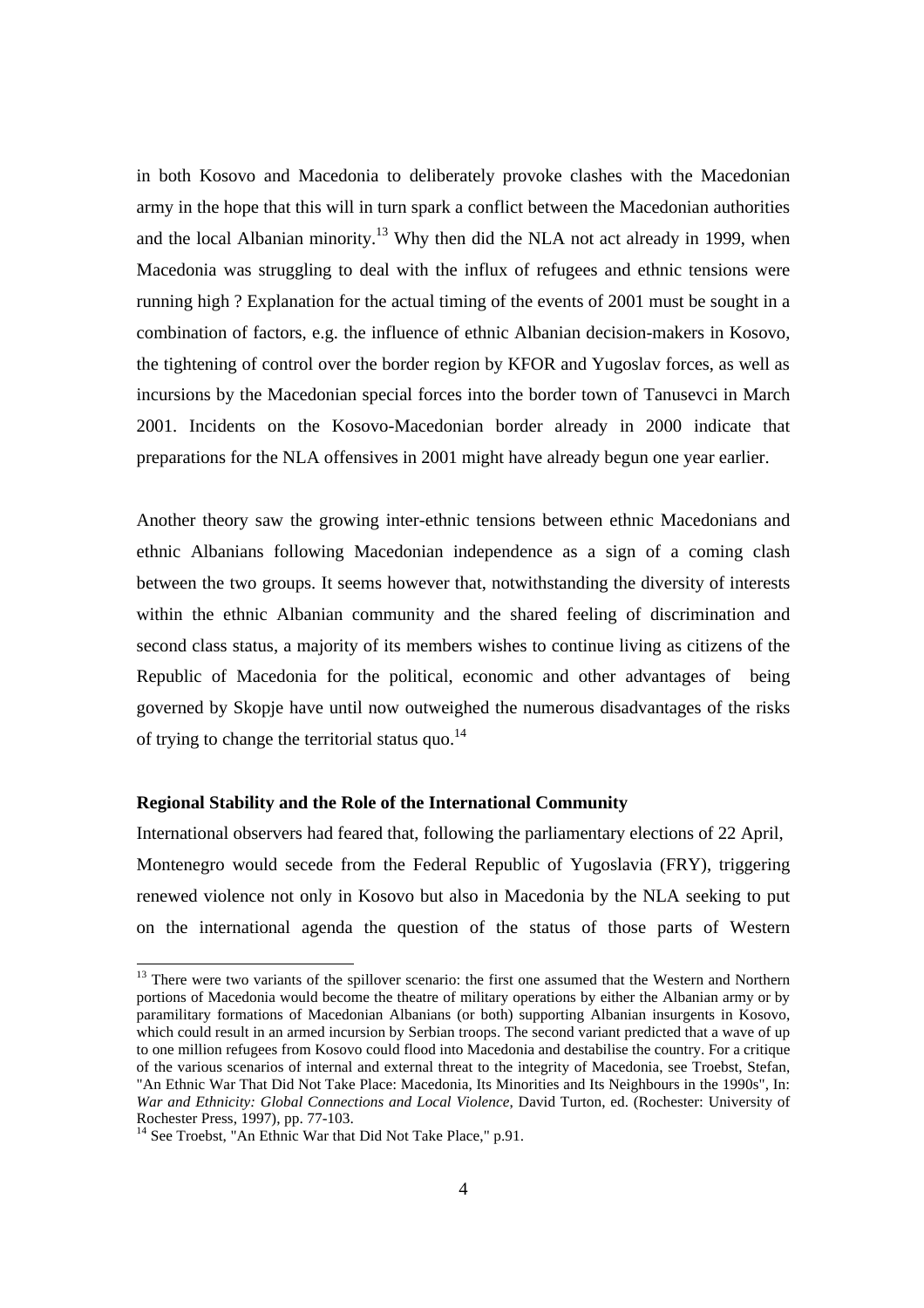Macedonia where ethnic Albanians form a majority.<sup>15</sup> This alarmist "domino theory" seems unlikely at the moment, if only because the pro-independence "Victory for Montenegro" coalition led by President Milo Djukanovic obtained too narrow a victory to move ahead with a referendum as planned (he lacks an overall majority and the electorate seems to be evenly split over the question of independence). In addition, to compare the situation of Montenegro with that of Western Macedonia would mean drawing a parallel between two radically different situations: Montenegro is a well-defined territorial entity, a constituent republic of the FRY, whose right to self-determination was recognised by the Badinter Commission.<sup>16</sup> Montenegro can also refer to a tradition of independent statehood. None of these factors apply to the case of Western Macedonia. Furthermore, it would be extremely difficult to delimit a viable, independent ethnic Albanian part of Western Macedonia without also including significant groups of persons belonging to other ethnic communities. While many ethnic Macedonians believe that the NLA is fighting for a "Greater Albania",<sup>17</sup> support for a "Greater Albania" is probably actually quite low amongst the ethnic Albanian community of Macedonia (and elsewhere); even those who do support this idea are not necessarily ready to take up arms to fight for it. Calls have also been made for federalisation of the country; this is opposed by the DPA.

The international community was (surprisingly) quick and unified in condemning the actions of the NLA in February/March, calling for the resolution of ethnic Albanian claims through political dialogue, not violence. EU Foreign and Security Policy Advisor Javier Solana has made repeated trips to Skopje to encourage such a process. Unfortunately, talks between the main political parties failed to materialise for a long

1

<sup>&</sup>lt;sup>15</sup> The question of independence for Western Macedonia has not been directly raised by the NLA thus far. The NLA's official claims resemble those of the ethnic Albanian political parties, i.e. equal job opportunities in state institutions and administration for ethnic Albanians, recognition as an equal constituent people in the Macedonian Constitution, and that Albanian be made an official language. It has called for being included in talks with the Macedonian authorities over these issues.

<sup>&</sup>lt;sup>16</sup> The "Badinter Commission" was a group of European jurists (headed by the president of the French Constitutional Court Robert Badinter) set up by the European Council to arbitrate disputes and establish criteria for the recognition of new states in Eastern Europe and the former Soviet Union. See the *Declaration on the Guidelines on the Recognition of New States in Eastern Europe and in the Soviet Union*, 16 December 1991, *Declaration on Yugoslavia*, Extraordinary EPC Ministerial Meeting, Brussels, 16 December 1991, and *Interlocutory Decision (Opinions no. 8, 9 and 10)*, available in *The European Journal of International Law* 4:1 (1993) at: http://www.ejil.org/journal/Vol4/No1).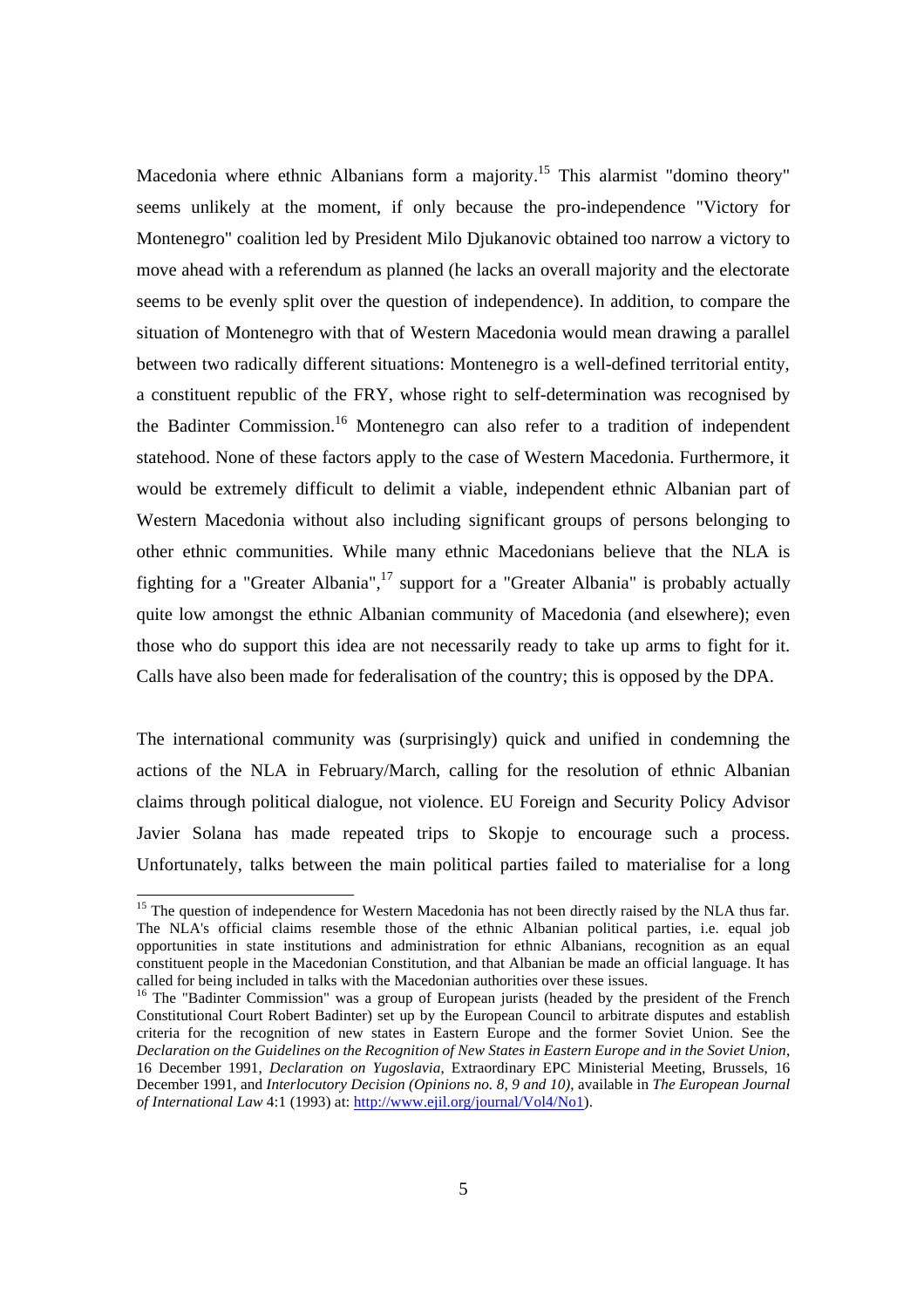time and the opposition ethnic Albanian Party for Democratic Prosperity (PDP) even suspended all relations with the government in protest against the arrest of numerous suspected NLA fighters. DPA leader Arben Xhaferi condemned the outbreak of violence and affirmed that his party would remain in the governing coalition. He did, however, also criticise the arrests which he feared would trigger further violence, advocating a soft approach (amnesty and talks) towards the NLA instead.<sup>18</sup> Renewed violence in April/May was justified by the NLA by the slow pace of political talks on the improvement of the rights of ethnic Albanians in Macedonia. It was only because of an emergency trip to Skopje by Javier Solana on 6 May, who was joined the following day by NATO Secretary-General George Robertson, that the Macedonian government was discouraged from declaring a state of war. The international community feared that this would prompt the departure of the DPA from the governing coalition and further polarise the situation. Large-scale military action also risks producing human casualties and a refugee crisis, almost certainly leading to increased local support for the NLA. The international community at the same time seems to have acknowledged its share of responsibility for the crisis, having failed to effectively seal the border between Macedonia and Kosovo.

A positive side-effect of the violence has been the increase in various forms of international assistance to Macedonia. There has also been international aid targeted at the Albanian community, including \$4.5 million for the new Southeast European University in Tetovo. Following the visit of Macedonian President Boris Trajkovski to Washington, D.C., on 1 May, the US announced an increase in technical-military and economic aid to Macedonia. A symbolic and significant step was taken on 9 April when a Stabilisation and Association Agreement (SAA) was signed with Macedonia.<sup>19</sup> However, one should question whether the international community is not sending out an

l

<sup>&</sup>lt;sup>17</sup> "Greater Albania" refers to territories inhabited by ethnic Albanians, i.e. Albania itself, Kosovo, parts of southern Serbia (Presevo valley), as well as Western Macedonia (for references, see footnote 12).

<sup>18</sup> "Macedonia: Arrests and Accusations," *RFE/RL Balkan Report* 5:26, 10 April 2001 (at: http://www.rferl.org/balkan-report/2001/04/26-100401.html).

 $\frac{19}{19}$  The Stabilisation and Association Process was initiated by the EU during the NATO campaign in Kosovo as an upgrading of the EU's previous Regional Approach to Southeastern Europe. The SAAs are at the center of this process, the first of which was signed with Macedonia. Further SAAs are being negotiated with Croatia, Albania and soon Bosnia. The status of the FRY is unclear.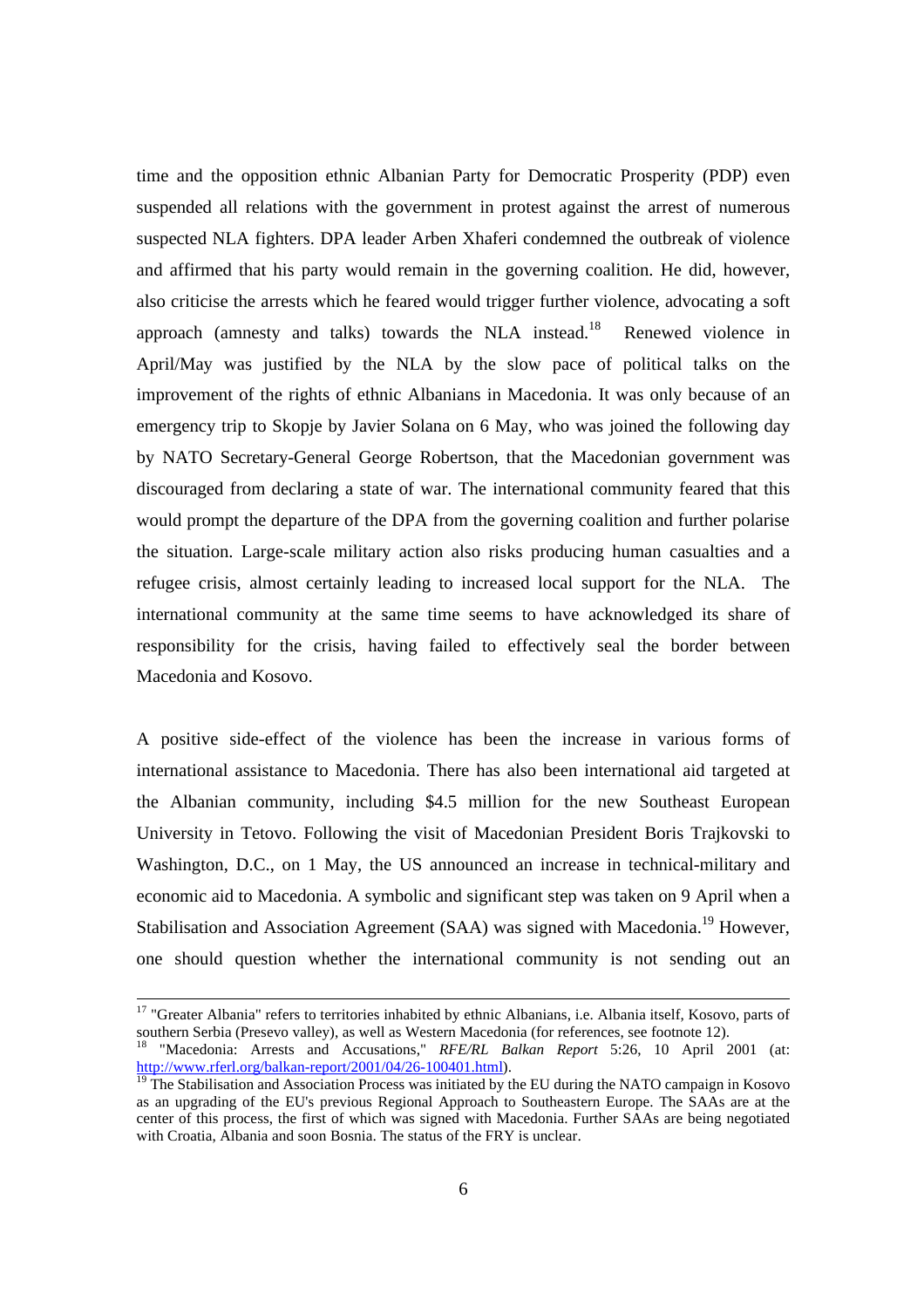ambiguous message to other crisis regions for one might deduce that the outbreak of violence rather than preventive measures brings quick gains. Furthermore, as the crisis has had very severe consequences on the economy, this aid might not result in significant improvements in a country where the unemployment rate is around 30%.

While on the one hand, the quick and unified response of the international community to the crisis should be acknowledged, it can also be criticised for conducting 'panic diplomacy' and for seeking to preserve the status quo in the region rather than working towards resolving uncertainty and coming up with a concerted policy on Southeast Europe. For example, the EU has strongly cautioned Montenegro against holding a referendum on independence at what it perceives to be a critical moment.<sup>20</sup> The process of negotiating a new relationship between Montenegro and Serbia is likely to be very difficult, further contributing to a climate of uncertainty in the region. What should therefore be a greater source of concern to the international community is disagreement within Montenegro, between those in favour of independence and those against. It is the unresolved question of the future status of Kosovo and, arguably, uncertainty regarding the future relationship between Belgrade and Podgorica, which risk having a negative impact on inter-ethnic relations in Macedonia and regional stability in general.<sup>21</sup> This is why the international community should focus on presenting constructive proposals and on encouraging political dialogue on unresolved issues rather than telling states what they should not be doing. This is an important opportunity for the EU to show that it can deal with foreign policy problems on its own, without assistance from the US.

### **From Bi-culturalism to Multiculturalism?**

-

Inter-ethnic relations have not been a priority of the Macedonian government, although its efforts to cooperate with the OSCE High Commissioner on National Minorities to resolve the question of higher-language education in Albanian should be recognised. The

<sup>20</sup> "EU Warns Montenegro Against Independence," *RFE/RL Newsline*, 25 April 2001; see also *RFE/RL Newsline*, "End Note," 23 April 2001.

<sup>&</sup>lt;sup>21</sup> See: *The Macedonian Question: Reform or Rebellion*, ICG Balkans Report no. 109 (Skopje/Brussels: International Crisis Group, 5 April 2001, at: http://www.crisisweb.org). See also *After Milosevic: A Practical Agenda for Lasting Balkans Peace*, ICG Balkans Report no. 108 (Brussels: International Crisis Group, 26 April 2001, at: http://www.crisisweb.org).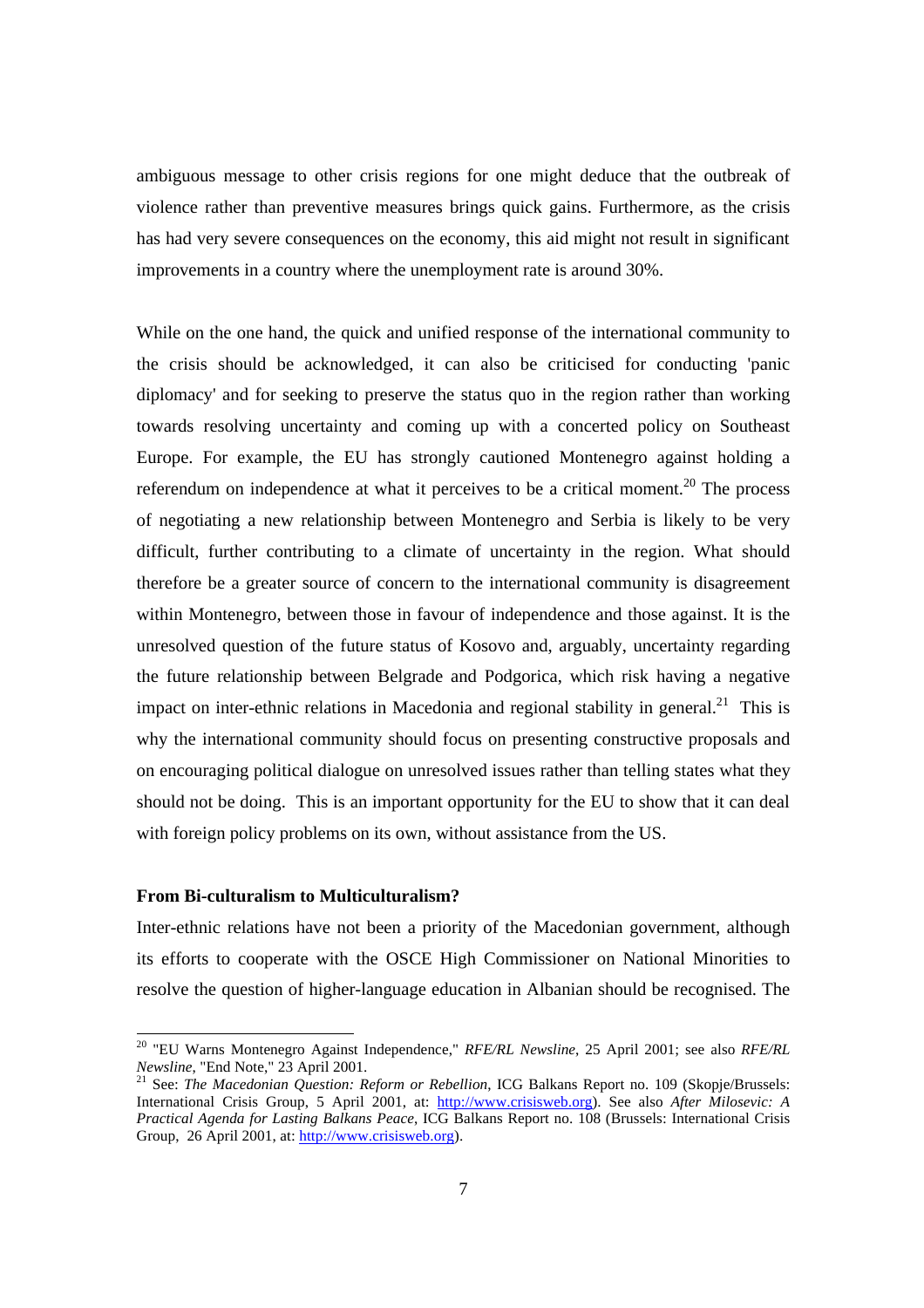MHC has repeatedly drawn attention to the ethnocentric orientation of education, deploring that this area has become an ethnic battleground rather than an integrative matter. There are many other problem areas which must be resolved, preferably at the local level, for example concerning the use of minority languages. Decentralisation and dialogue at the local level are the key to addressing issues affecting inter-ethnic relations. Talks at the level of the political elite are not sufficient, especially given that the general population's trust in its politicians has increasingly eroded, due to corruption scandals and their inability to deal with crisis situations. Divergences of positions should also be allowed for within each ethnic community, rather than expecting a homogenous stance. Two more important issues which need to be resolved if a significant improvement in inter-ethnic relations is to be achieved will be highlighted below.

The unclear formulation in the preamble of the Constitution, which combines the ethnic and civic conceptions of the Macedonian state, does not help create a positive context for dialogue. However, to recognise ethnic Albanians as a second constituent people risks to further accentuate tensions by scoring a point for ethnic politics and causing the dissatisfaction of some of the other ethnic communities (Roma, Turks, Serbs and the Vlachs).<sup>22</sup> Macedonian President Boris Trajkovski is clearly not too keen on revising the Constitution; rather, he prefers to talk about individual rights, emphasising that the priority at the moment is economic, social and other reform. As it seems improbable that the issue of the preamble of the Constitution will be laid to rest, what should be discussed is a formulation clearly stating that the Republic of Macedonia is a state for all of its citizens, regardless of ethnic, religious or linguistic origin. The reality, however, is that it will take some time before such a civic society can de developed. In the meantime, the minority approach can not be abandoned.

The upcoming population census (which was supposed to have been held from 15-30 May 2001 but has been postponed to October due to the crisis) will hopefully settle

1

 $22$  Ethnic Albanians are dissatisfied with the preamble of the Constitution which states that "Macedonia is established as a national state of the Macedonian people, in which full equality as citizens and permanent co-existence with the Macedonian people is provided for Albanians, Turks, Vlachs, Romanics and other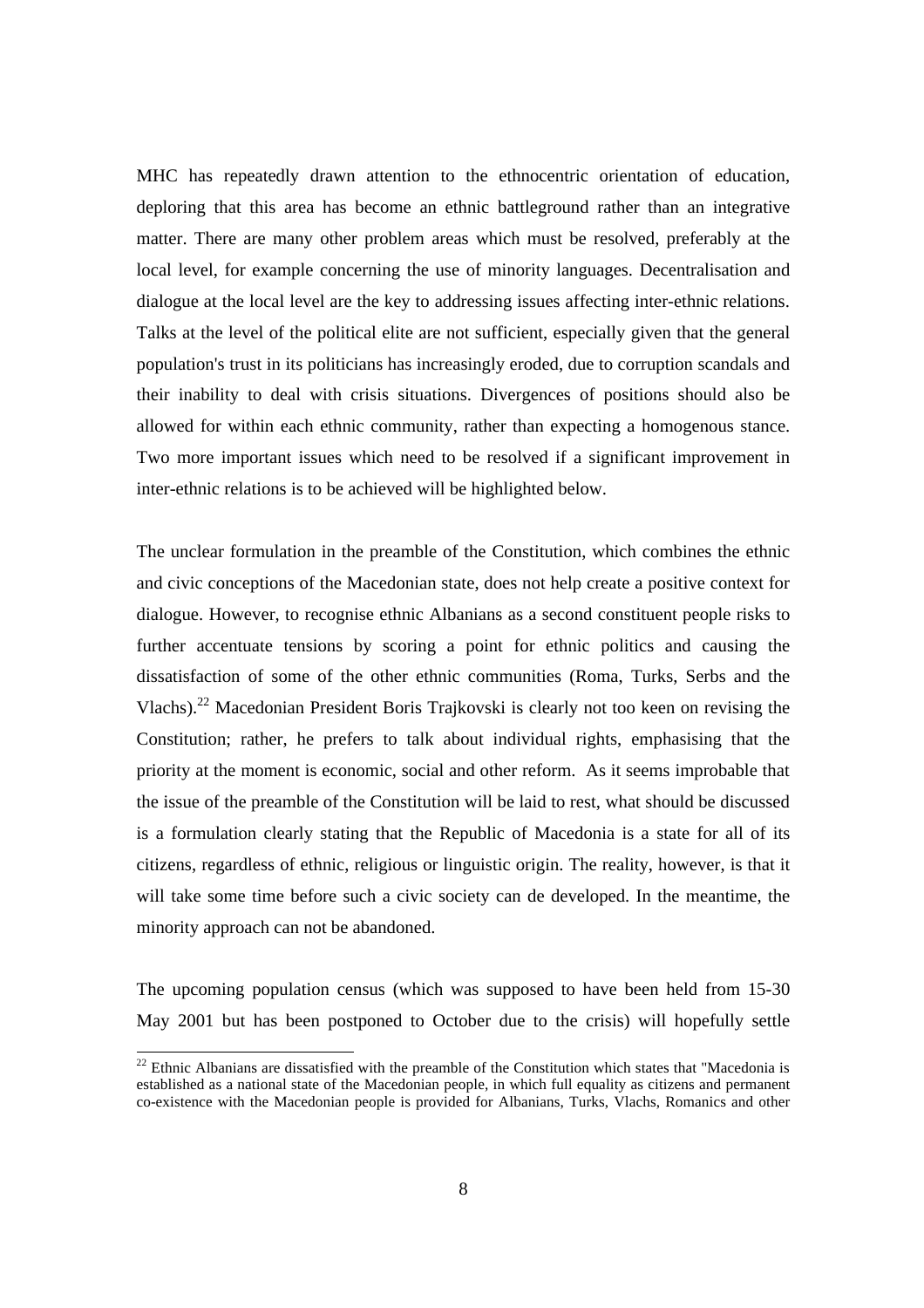another sensitive issue: that of the size of the various ethnic communities. It is therefore crucial that it is carefully prepared and carried out, under the supervision of international observers, and that it is not boycotted by any segment of the population. The census should also be conducted, as far as possible, with the participation of members of the minority communities in the census commissions, and it should count all those who have chosen to make Macedonia their home.<sup>23</sup> The two ethnic Albanian parties have insisted that census questionnaires be printed in the minority languages. This, too, is controversial for the Macedonian Constitutional Court ruled on 25 January 1995 to revoke Article 35 of the previous census law which allowed for questionnaires to be filled out in the minority language, arguing that this amounted to granting minorities official use of their language nationwide and not only in self-government units (the latter right is recognised).<sup>24</sup> According to the new law, census forms will be printed in the Macedonian language in Cyrillic, but the State Census Commission is willing to give each censustaker a copy of the questionnaire in the language of the nationalities (minority languages). It is also envisaged to have an interpreter to help fill out the forms. The upcoming census has a particular significance for ethnic Albanians: they hope that official statistics will be adjusted to state that they constitute up to 35% of the total population of about 2 million, rather than 23% according to 1994 figures.<sup>25</sup> Other minority communities, especially the Roma, should also be made aware of the importance of an accurate census.

#### **Conclusion**

l

The Macedonian state is being tested from all sides: by the NLA which is waging guerrilla warfare, by the ethnic Albanians who are presenting great demands, and by the international community which is exercising pressure on it to address ethnic Albanian

nationalities living in the Republic of Macedonia…" (Preamble of the Constitution of the Republic of Macedonia, promulgated on 6 January 1992) (at: http://www.soros.org.mk/mk/en/const.htm).

<sup>&</sup>lt;sup>23</sup> The UNHCR and the Council of Europe have called for cutting down the residence requirement for Macedonian citizenship from 15 to 10 years in the citizenship law in order to regularise the situation of refugees (from Kosovo, Bosnia and other parts of the former Yugoslavia principally).

<sup>24</sup> For more on the current census debate, see "A Lesson in Political Mathematics," *AIM Skopje*, 20 April 2001 (at: http://groups.yahoo.com/group/balkanhr/message/2102).

<sup>&</sup>lt;sup>25</sup> Discrepancies are due to the difference between the total number of ethnic Albanians living in the country and those with legal residence. There is also a debate on how to count the ethnic Albanian diaspora. The ethnic Albanian parties in Macedonia want all ethnic Albanians who have lived abroad for more than one year to be counted; the UN, however, recommends setting a one year cut-off point to minimise the risk of counting the same person twice.